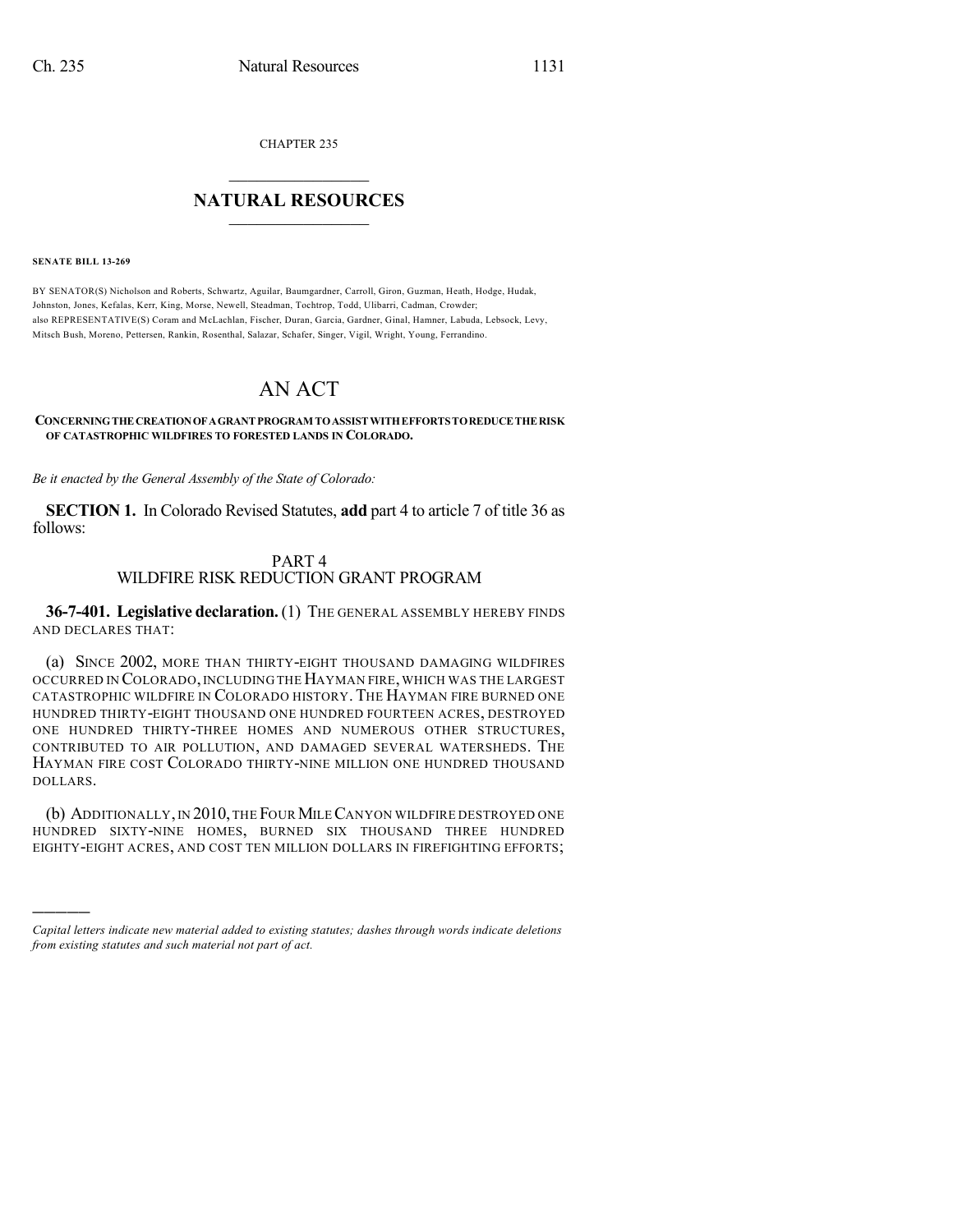(c) IN 2011, THERE WERE FOUR THOUSAND THREE HUNDRED TWENTY WILDFIRES REPORTED IN COLORADO; AND

(d) IN 2012, MORE THAN FIVE THOUSAND WILDFIRES OCCURRED IN COLORADO, INCLUDING THE HIGH PARK WILDFIRE,THE LOWERNORTH FORK WILDFIRE, AND THE WALDO CANYON WILDFIRE. SIX PERSONS LOST THEIR LIVES IN WILDFIRES THAT YEAR. ADDITIONALLY, THE WILDFIRES DESTROYED MORE THAN SIX HUNDRED FORTY-EIGHT STRUCTURES, BURNED MORE THAN THREE HUNDRED EIGHTY-FOUR THOUSAND EIGHT HUNDRED THREE ACRES, CAUSED AT LEAST FIVE HUNDRED THIRTY-EIGHT MILLION DOLLARS IN PROPERTY LOSS, AND COST COLORADO MORE THAN FORTY-EIGHT MILLION DOLLARS IN FIREFIGHTING EFFORTS.

(2) THE GENERAL ASSEMBLY FURTHER FINDS AND DECLARES THAT:

(a) IN THE PAST THIRTY YEARS,THECOLORADO TIMBER INDUSTRY HAS DECLINED, THUS RESULTING IN LESS WOOD BEING REMOVED FROM OUR FORESTS AND LEAVING MORE WOOD MATERIAL TO FUEL DAMAGING WILDFIRES. THE NUMBER OF SAWMILLS IN COLORADO HAS DECLINED FROM EIGHTY-FOUR IN 1982 TO THIRTY-ONE IN 2007.

(b) THE EXISTENCE OF POOR FOREST HEALTH CONDITIONS, COMBINED WITH OUR CURRENT DROUGHT CONDITIONS, INDICATE THE POTENTIAL FOR MORE CATASTROPHIC WILDFIRES IN THE FUTURE;

(c) DAMAGING WILDFIRES OCCUR REGULARLY IN COLORADO DUE IN PART TO INADEQUATE EFFORTS TO ACHIEVE APPROPRIATE DENSITIES IN OUR FORESTS. INCREASING OUR EFFORTS TO THIN THE FORESTS IN COLORADO WOULD KEEP OUR FORESTS HEALTHY AND HELP REDUCE RISKS ASSOCIATED WITH CATASTROPHIC WILDFIRES THAT ENDANGER LIVES, PROPERTY, WATERSHEDS, AND TRANSMISSION LINES.

(d) THE EXISTENCE OF FIRE-DEPENDENT ECOSYSTEMS IN COLORADO NECESSITATES THAT COMMUNITIES IN AREAS OF THE WILDLAND-URBAN INTERFACE BE FIRE ADAPTED.

(3) (a) THE GENERAL ASSEMBLY FURTHER FINDS, DECLARES, AND DETERMINES THAT IT IS CRITICAL THAT WE INVEST IN MEASURES THAT REDUCE THE PROBABILITY OF CATASTROPHIC FIRES SPREADING UNCONTROLLABLY INTO OUR COMMUNITIES IN AREAS OF THE WILDLAND-URBAN INTERFACE.

(b) IT IS THE GENERAL ASSEMBLY'S INTENT TO PROVIDE AID AND GUIDANCE FOR CATASTROPHIC WILDFIRE RISK MITIGATION BY AUTHORIZING A COMPETITIVE GRANT PROGRAM TO ASSIST WITH FUNDING COMMUNITY-LEVEL AND STATEWIDE ACTIONS IMPLEMENTED TO PROTECT POPULATIONS AND PROPERTY IN THE WILDLAND-URBAN INTERFACE AND TO PROMOTE FOREST HEALTH AND THE UTILIZATION OF WOODY MATERIAL INCLUDING TRADITIONAL FOREST PRODUCTS AND BIOMASS ENERGY.

**36-7-402. Definitions.**AS USED IN THIS PART 4,UNLESS THE CONTEXT OTHERWISE REQUIRES:

(1) "DEPARTMENT" MEANS THE DEPARTMENT OF NATURAL RESOURCES.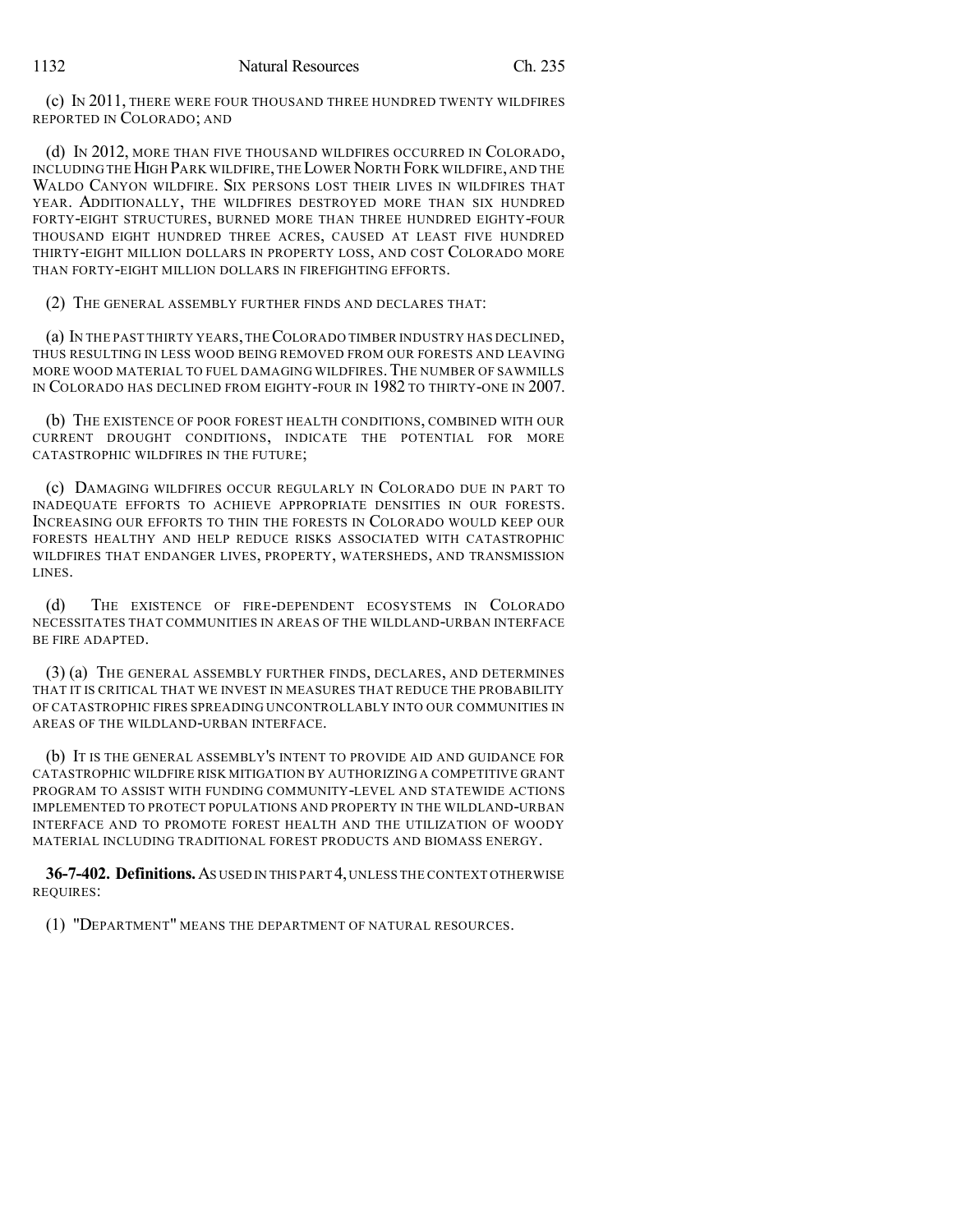(2) "FUEL" MEANS LIVING AND DEAD COMBUSTIBLE VEGETATION THAT CAN FEED A FIRE, INCLUDING GRASS, LEAVES, PINE BOUGHS, SHRUBS, AND TREES.

(3) "HAZARDOUS FOREST FUEL REDUCTION TREATMENT" MEANS TREATMENTS INCLUDING MANIPULATION OR REMOVAL OF FUEL TO HELP DIMINISH:

(a) THE POTENTIAL DAMAGE ARISING FROM A CATASTROPHIC WILDFIRE; AND

(b) EMERGENCY PERSONNEL'S ABILITY TO INFLUENCE THE SPREAD OF WILDFIRE.

(4) "WILDLAND-URBAN INTERFACE" OR "WUI" MEANS AN AREA WHERE:

(a) HUMAN DEVELOPMENT IS CLOSE TO FORESTED PUBLIC LAND; AND

(b) THERE EXISTS A HIGH POTENTIAL FOR A WILDLAND FIRE.

**36-7-403. Wildfire risk reduction grant program - creation - eligibility department powers and duties - rules.** (1) THERE IS HEREBY CREATED IN THE DEPARTMENT THE WILDFIRERISK REDUCTION GRANT PROGRAM.THE PURPOSE OFTHE PROGRAM IS TO PROVIDE FUNDING OPPORTUNITIES FOR PROJECTS IMPLEMENTING HAZARDOUS FOREST FUEL REDUCTION TREATMENTS TO REDUCE THE RISKS ASSOCIATED WITH WILDFIRES IN THE WUI THROUGHOUT COLORADO.

(2) THE DEPARTMENT SHALL DEVELOP AND ADMINISTER THE PROGRAM IN CONSULTATION WITH AN ADVISORY COMMITTEE CREATED IN SECTION 36-7-404.IN DEVELOPING THE PROGRAM, THE DEPARTMENT SHALL:

(a) DEDICATE UP TO TWENTY-FIVE PERCENT OF THE GRANT FUNDS AVAILABLE IN THE WILDFIRE RISK REDUCTION FUND, CREATED IN SECTION 36-7-405, TO FUND CAPACITY-BUILDING EFFORTS TO PROVIDE LOCAL GOVERNMENTS, COMMUNITY GROUPS,AND COLLABORATIVE FORESTRY GROUPS WITH THE RESOURCES NECESSARY TO PROVIDE SITE-BASED HAZARDOUS FOREST FUEL REDUCTION TREATMENTS, INCLUDING NEIGHBORHOOD SLASH PILES AND COMMUNITY EQUIPMENT FOR USE BY LANDOWNERS;

(b) DEDICATE UP TO FIVE PERCENT OF THE GRANT FUNDS AVAILABLE IN THE WILDFIRE RISK REDUCTION FUND TO BE USED BY THE DEPARTMENT TO:

(I) MONITOR GRANT RECIPIENTS' COMPLIANCE WITH THE GRANT PROGRAM; AND

(II) MEASURE THE GRANT PROGRAM'S EFFECTIVENESS;

(c) REQUIRE A GRANT APPLICANT TO DEMONSTRATE THAT:

(I) THE GRANT APPLICANT HAS AVAILABLE, OR WILL HAVE AVAILABLE BEFORE IMPLEMENTATION OF THE PROJECT, MATCHING FUNDS IN THE FORM OF A DOLLAR-FOR-DOLLAR MATCH OR THE VALUE OF IN-KIND CONTRIBUTIONS FOR THE PROJECT. A PROJECT'S MATCHING FUNDS MAY COME FROM FEDERAL SOURCES OR STATE SOURCES, BUT NO MORE THAN FIFTY PERCENT OF THE MATCHING FUNDS MAY COME FROM STATE SOURCES; EXCEPT THAT, IF THE GRANT APPLICANT IS A STATE AGENCY, MORE THAN FIFTY PERCENT OF THE MATCHING FUNDS MAY COME FROM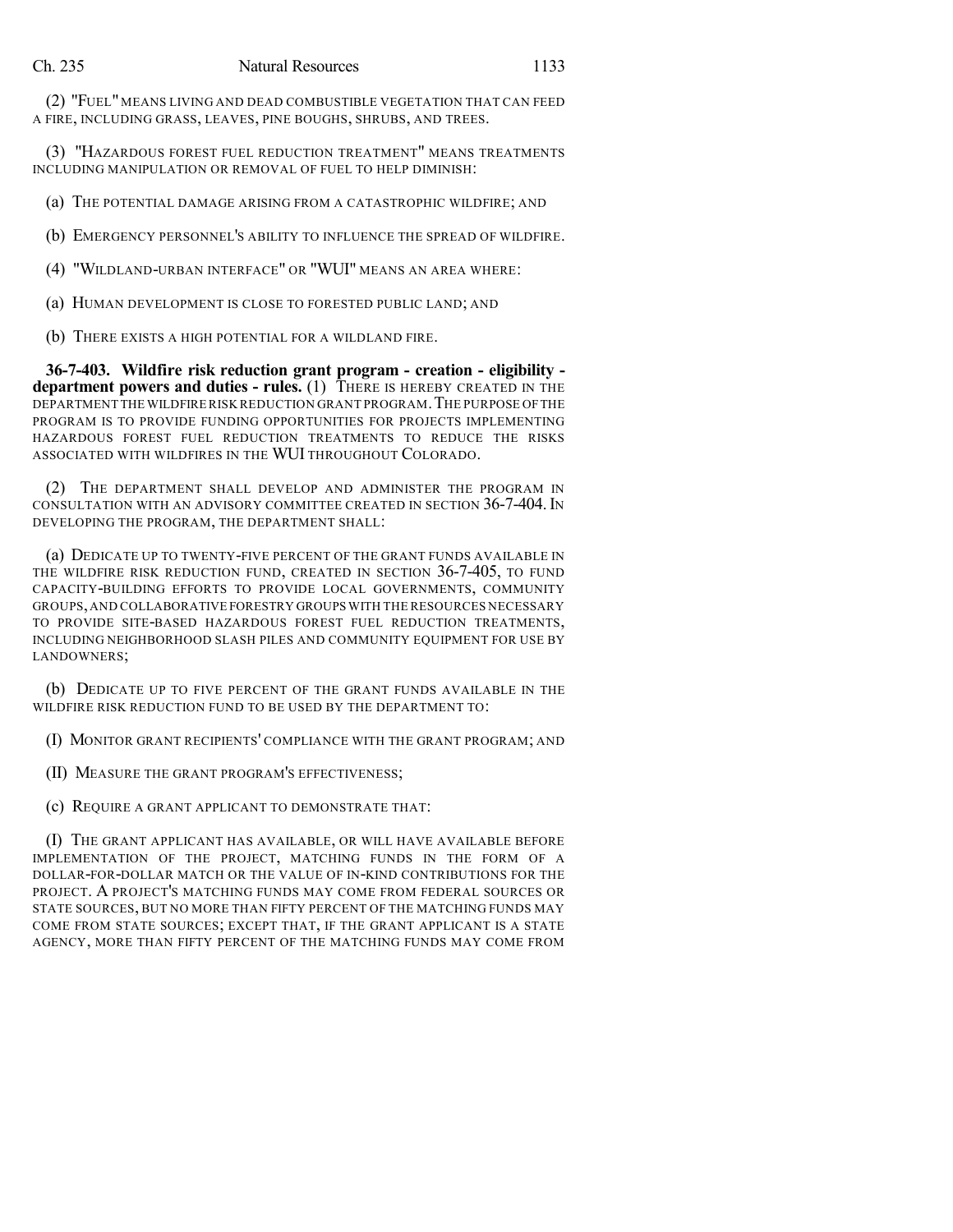OTHER STATE SOURCES.

(II) THE PROPOSED PROJECT INCLUDES A PLAN FOR UTILIZING ANY WOODY MATERIAL GENERATED BY THE PROJECT,INCLUDINGTRADITIONAL FOREST PRODUCTS AND BIOMASS ENERGY PRODUCTS. PURSUANT TO ITS AUTHORITY CREATED IN SECTION 23-31-315, C.R.S., THE COLORADO STATE FOREST SERVICE SHALL, UPON REQUEST, OFFER TECHNICAL SUPPORT TO GRANT APPLICANTS TO ASSIST WITH THE DEVELOPMENT OF THE APPLICANT'S PLAN FOR UTILIZING FOREST PRODUCTS. THE DEPARTMENT SHALL INFORM APPLICANTS OF THE AVAILABILITY OF THE COLORADO STATE FOREST SERVICE'S TECHNICAL SUPPORT.

(d) ENCOURAGE A GRANT APPLICANT, WHERE FEASIBLE, TO:

(I) UTILIZE THE LABOR OF:

(A) YOUTH AND YOUNG ADULTS PARTICIPATING IN A COLORADO YOUTH CORPS ORGANIZATION ACCREDITED BY THE COLORADO YOUTH CORPS ASSOCIATION; OR

(B) THE VETERANS GREEN CORPS OPERATED BY THE COLORADO YOUTH CORPS ASSOCIATION; AND

(II) IDENTIFY WHETHER THE PROPOSED PROJECT WILL TAKE PLACE ON STATE OR PRIVATE LANDS ADJACENT TO UNITED STATES FOREST SERVICE PROJECTS IN THE WUI, USING PROJECT MAPS THAT THE DEPARTMENT ANTICIPATES WILL BE PROVIDED BY THE UNITED STATES FOREST SERVICE. ONCE THE DEPARTMENT RECEIVES THE MAPS FROM THE UNITED STATES FOREST SERVICE, IT SHALL MAKE THE MAPS AVAILABLE TO GRANT APPLICANTS. WHEN APPROPRIATE, APPLICANTS MAY APPLY THE PRINCIPLES OF GOOD NEIGHBOR AUTHORITY, AS DEFINED IN SECTION 23-31-313 (3) (e), C.R.S., TO ADDRESS CROSS-BOUNDARY TREATMENT NEEDS ON UNITED STATES FOREST SERVICE LANDS.

(e) IN CONSULTATION WITH THE ADVISORY COMMITTEE CREATED IN SECTION 36-7-404, ESTABLISH THE INFORMATION TO BE INCLUDED IN THE GRANT APPLICATION, INCLUDING A DESCRIPTION OF THE PROPOSED PROJECT; AND

(f) ESTABLISH A PLAN FOR ADMINISTERING THE GRANT PROGRAM,INCLUDING THE DEVELOPMENT OF:

(I) PERIODIC REPORTING REQUIREMENTS;

(II) TOOLS FOR MONITORING AND TRACKING GRANT PROJECTS; AND

(III) MEASURES FOR ASSESSING THE PROGRESS OF GRANT PROJECTS.

(3) ANNUALLY AND IN A FINAL REPORT TO BE PRESENTED BEFORE THE END OF THE REGULAR SESSION IN 2018, THE DEPARTMENT SHALL REPORT TO THE AGRICULTURE, LIVESTOCK, AND NATURAL RESOURCES COMMITTEE IN THE COLORADO HOUSE OF REPRESENTATIVES AND THE AGRICULTURE, NATURAL RESOURCES, AND ENERGY COMMITTEE IN THE COLORADO SENATE, OR THEIR SUCCESSOR COMMITTEES, REGARDING THE PROGRESS OF THE GRANT PROGRAM, INCLUDING INFORMATION CONCERNING THE: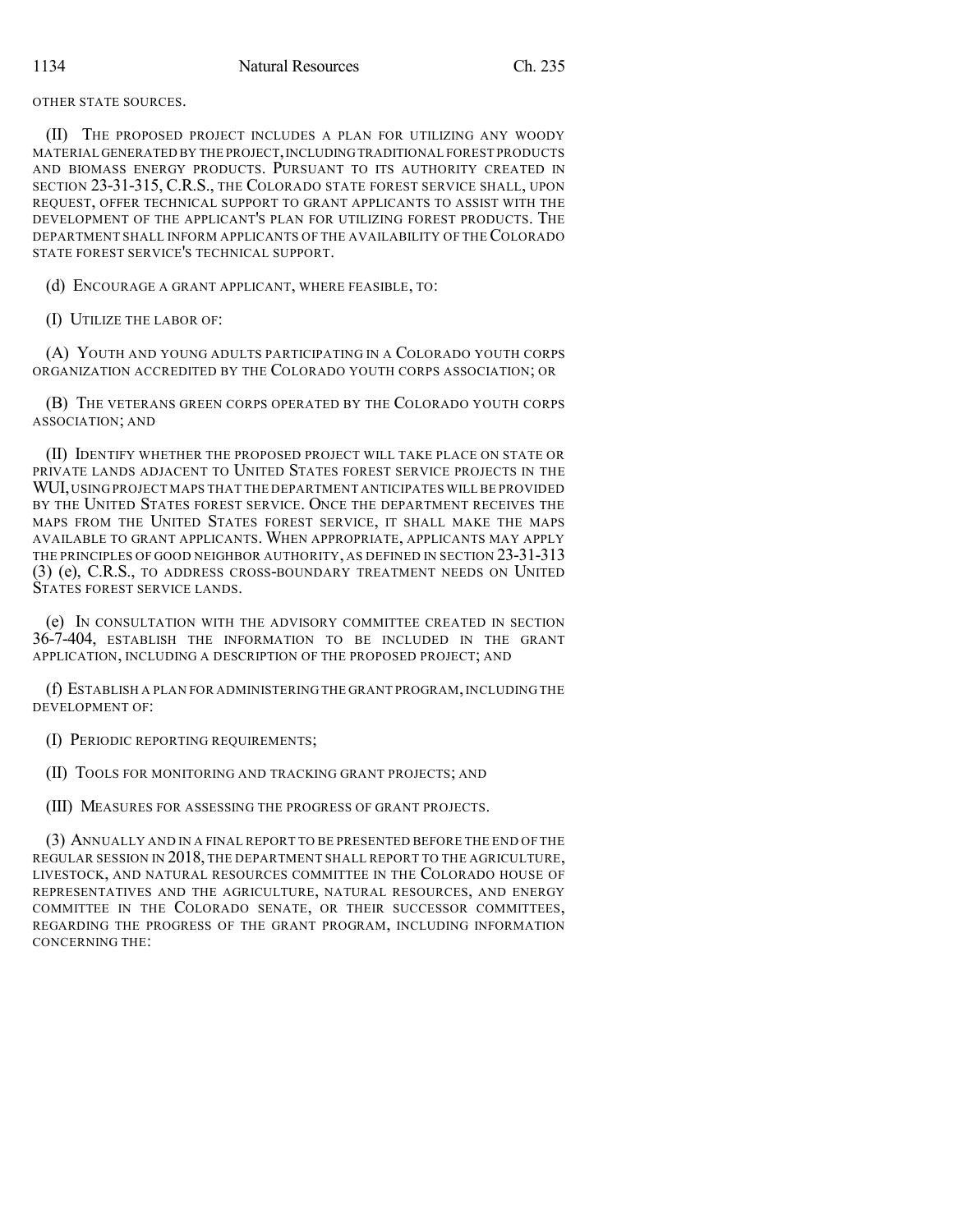(a) NUMBER OF ACRES TREATED;

(b) COST PER ACRE TO TREAT;

(c) TONNAGE OF MATERIAL GENERATED;

(d) NUMBER OF JOBS CREATED; AND

(e) USE OF ANY FOREST PRODUCTS GENERATED.

**36-7-404. Wildfire risk reduction grant program advisory committee creation - appointment - duties.** (1) (a) THERE IS HEREBY CREATED A WILDFIRE RISK REDUCTION GRANT PROGRAM ADVISORY COMMITTEE CONSISTING OF EIGHT MEMBERS. THE EXECUTIVE DIRECTOR OF THE DEPARTMENT SHALL APPOINT THE MEMBERS OF THE ADVISORY COMMITTEE AS FOLLOWS:

(I) AT LEAST ONE MEMBER WHO REPRESENTS A RESEARCH UNIVERSITY IN COLORADO;

(II) AT LEAST ONE MEMBER FROM EACH OF THE FOLLOWING STATE AGENCIES:

(A) THE DEPARTMENT, AS DESIGNATED BY THE EXECUTIVE DIRECTOR OF THE DEPARTMENT;

(B) THE DEPARTMENT OF PUBLIC SAFETY, AS DESIGNATED BY THE EXECUTIVE DIRECTOR OF THE DEPARTMENT OF PUBLIC SAFETY; AND

(C) THE COLORADO STATE FOREST SERVICE, AS DESIGNATED BY THE STATE FORESTER;

(III) AT LEAST ONE MEMBER WHO REPRESENTS A COUNTY OR MUNICIPAL GOVERNMENT WITH JURISDICTION OVER AN AREA OF THE WUI;

(IV) AT LEAST ONE MEMBER WHO REPRESENTS A FEDERAL LAND MANAGER;

(V) AT LEAST ONE MEMBER WHO REPRESENTS THE TRADITIONAL FOREST PRODUCTS INDUSTRY;

(VI) AT LEAST ONE MEMBER WHO REPRESENTS THE BIOMASS ENERGY PRODUCTS INDUSTRY;

(VII) AT LEAST ONE MEMBER WHO REPRESENTS A NONPROFIT COLLABORATIVE GROUP INVOLVED WITH THE MITIGATION OF CATASTROPHIC WILDFIRES IN COLORADO; AND

(VIII) AT LEAST ONE MEMBER WITH EXPERTISE IN WATER AND WATERSHED MANAGEMENT.

(b) A MEMBER OF THE ADVISORY COMMITTEE MAY REPRESENT MORE THAN ONE OF THE GROUPS SET FORTH IN PARAGRAPH (a) OF THIS SUBSECTION (1).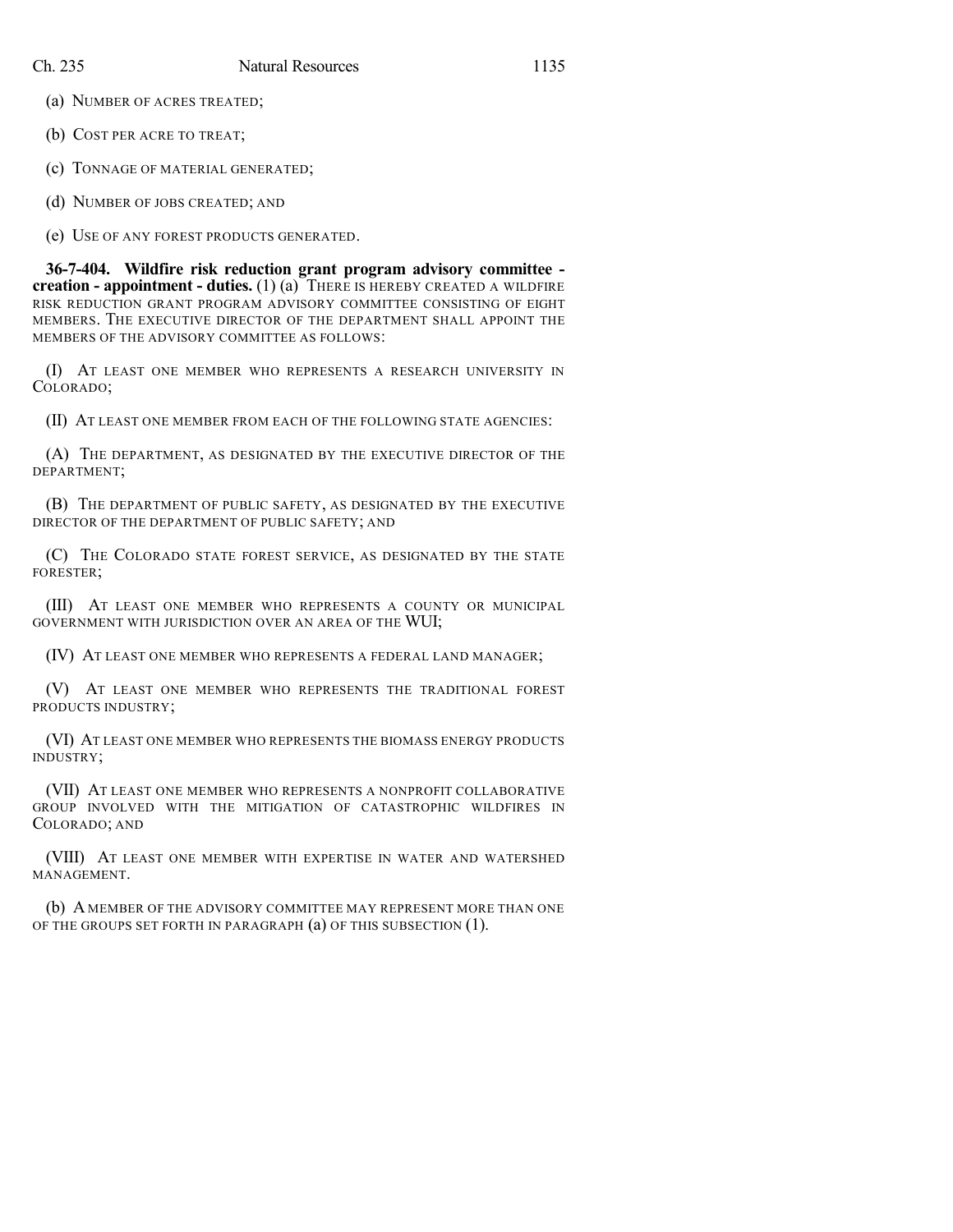(2) THE EXECUTIVE DIRECTOR OF THE DEPARTMENT SHALL SELECT AS ADVISORY COMMITTEE MEMBERS PERSONS WHO ARE INVOLVED IN OR CONCERNED WITH THE MITIGATION OFCATASTROPHIC WILDFIRES IN COLORADO.AN ADVISORY COMMITTEE MEMBER SHALL RECUSE HIMSELF OR HERSELF IF HE OR SHE HAS AN ACTUAL OR POTENTIAL CONFLICT OF INTEREST WITH RESPECT TO A GRANT APPLICANT.

(3) (a) IN CONSULTATION WITH THE DEPARTMENT, THE ADVISORY COMMITTEE SHALL DETERMINE ELIGIBILITY CRITERIA FOR GRANT RECIPIENTS. ELIGIBLE GRANT RECIPIENTS INCLUDE:

(I) LOCAL COMMUNITY GROUPS, INCLUDING HOMEOWNERS' ASSOCIATIONS OR NEIGHBORHOOD ASSOCIATIONS, THAT ARE WITHIN CLOSE PROXIMITY TO THE WUI;

(II) LOCAL GOVERNMENT ENTITIES WITHIN OR ADJACENT TO THE WUI;

(III) PUBLIC OR PRIVATE UTILITIES, INCLUDING WATER PROVIDERS, WITH INFRASTRUCTURE OR LAND OWNERSHIP IN AREAS OF HIGH RISK FOR CATASTROPHIC WILDFIRES;

(IV) STATE AGENCIES, SUCH AS THE COLORADO STATE FOREST SERVICE, THE STATE LAND BOARD,OR THE DIVISION OF PARKS AND WILDLIFE,THAT OWN LANDS OR PROPERTY IN AREAS OF HIGH RISK FOR CATASTROPHIC WILDFIRES; AND

(V) NONPROFIT GROUPS THAT PROMOTE HAZARDOUS FOREST FUEL REDUCTION TREATMENT PROJECTS IN PARTNERSHIP WITH LOCAL, STATE, OR PRIVATE ENTITIES.

(b) THE ADVISORY COMMITTEE SHALL GIVE PRIORITY TO PROPOSED PROJECTS BASED ON GEOGRAPHY AND RISK ASSESSMENT, USING THE "RED-ZONE" MAP DEVELOPED BY THE COLORADO STATE FOREST SERVICE TO IDENTIFY AREAS WHERE A HIGH RISK OF CATASTROPHIC WILDFIRE ENDANGERS HOMES, COMMUNITIES, UTILITIES, AND WATERSHEDS.

(c) IN CONSULTATION WITH THE DEPARTMENT, THE ADVISORY COMMITTEE'S DUTIES ARE TO:

(I) DEVELOP SCORING METRICS FOR GRANT PROPOSALS;

(II) PREPARE A REQUEST FOR GRANT PROPOSALS;

(III) DETERMINE A DEADLINE FOR RECEIVING AN APPLICANT'S GRANT PROPOSAL;

(IV) EVALUATE AND RANK GRANT PROPOSALS RECEIVED BY THE DEADLINE; AND

(V) AWARD GRANTS.

(d) THE DEPARTMENT MAY ASSIGN OTHER DUTIES TO THE ADVISORY COMMITTEE THAT ARE RELATED TO THE GRANT PROPOSAL SELECTION PROCESS.

(4) THE ADVISORY COMMITTEE MAY AWARD GRANTS TO AS MANY ELIGIBLE APPLICANTS WHOSE GRANT PROPOSALS THE ADVISORY COMMITTEE WISHES TO FUND UNTIL ALL OF THE GRANT MONEYS ARE AWARDED.